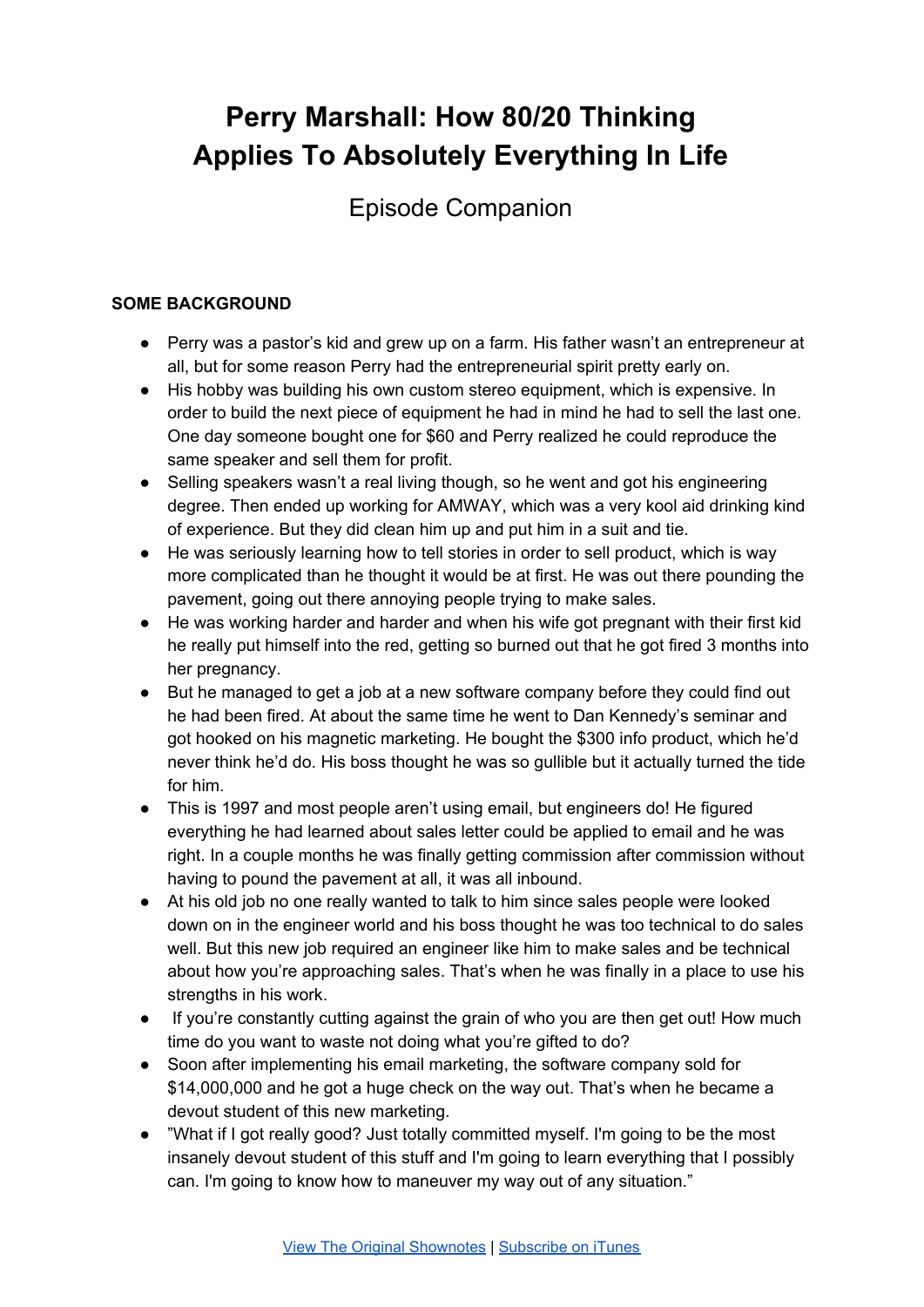## **8 AXIS SELLING**

- You want to commit yourself to a discipline and learn it really really well. In order to understand where your strength lie he's developed a Marketing DNA Test, which is like a Myers-Briggs for marketing talents. This is after noticing personality patterns while working with other marketers.
- Like Copywriters vs. Hostage Negotiators.
	- Copywriters sit and grind all day getting things perfect until they finally post it and then the money starts rolling in. In general, they are a weird and eclectic bunch who like to collect lots of ideas and synthesize them.
	- Hostage Negotiators, they are the ones who throw themselves into situations. They will say lots of stuff to people and not remember a thing they said while they were in there landing a deal.
- Perry has seen so many people who are Copywriters try to be Hostage Negotiators and vise versa, which is exactly what he means by cutting against your grain. You're constantly working against yourself if you're being the wrong version of marketer for yourself.
- In his test he has 8 axes of people, which is all about making combos of what people like and don't like. ⅓ of his students say the test nails them perfectly, while the other ⅔ say it gets really close.
- He recently had an engineer take his test, which said he was actually a copywriter. Now the guy is making 6 figures a year being a freelance copywriter.
- If you focus on what you're good at then it's an exponential return on your time investment. Getting on the right path will make an immediate improvement on your life.
- What about people who are good at what they hate doing? Well, we all have to do something things at work we're not fond of. The best thing is to find the intersection of your natural gift with the work you're doing. But if you're not good at one kind of selling then chances are you don't like it either.
- Another thing to consider, do you like selling the latest new thing or the reliable standards? Someone who likes to be at the cutting edge is going to be bored with reliable stuff. The person who likes reliable products is going to be anxious out there on the edge.

#### **RULES FOR DISRUPTION**

- Matt and Joe heard about Swift Financial while at one of Perry's events. It basically uses some metrics to approve you for a loan in just minutes, rather than days or weeks. They used it to instantly have the funds to buy another company. PayPal ended up buying them too.
- Really successful companies are dramatically simplifying things for people and the market. Being able to approve loans in minutes is incredible. PayPal bought them for over \$100,000,000 that's what a game changer it is.
- Can you cut the distance between desire and fulfillment? Then that's a great business idea! He had a guy 2 years ago who had done film production as a side gig for over 20 years. This guy developed a whole new model for getting funding lined up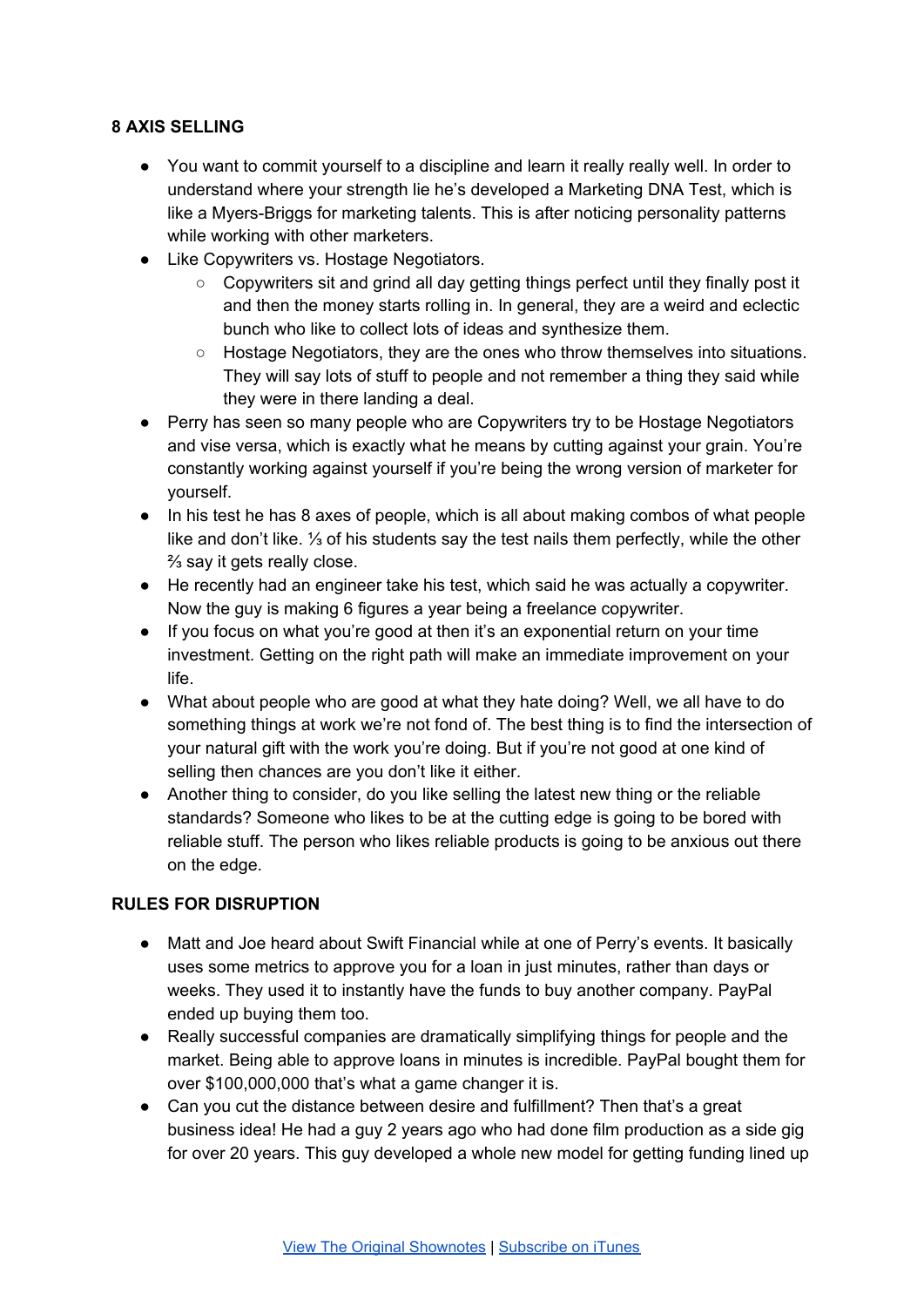for movie production. In just two years he now has his own movie studio with over 1 billion dollars in backing.

- People talk about disrupting industries but there's a formula for breaking things in the right way. It isn't about being an anarchist.
- Perry believes we are actually in a very transitional phase of human history right now, where the old rules no longer apply and the new rules haven't been defined yet. You can try knowing the new rules, even have influence over the new rules but one day the wrecking ball is going to come. Like how taxis will be replaced by automated cars one day.
- Accounting and taxes are just about to get their wrecking ball and the IRS already sees it coming. Any industry that's still doing the same thing as 30 years ago is primed for a sudden change.

### **80/20'S FRACTAL INSIGHTS**

- Perry thought he understood 80/20 years ago, but he's only scatched the surface and is realizing how super-powerful the principle really is.
- 2 things to understand.
	- $\circ$  80/20 isn't just a rule of thumb, it's a law of nature. Like 20% of the rabbits have 80% of the babbies, that sort of thing.
	- 80/20 is fractal. What does that mean? Say California's coast is 1,000 miles if you're flying, but it's way more if you drive, even more if you walk. Then there's inlets in inlets and the coastline keeps growing in way. The same is true for makreting.
- How does the fractal stuff apply? 20% of the roads carry 80% of the traffic, but it keeps going. So 4% of roads carry 64% of the traffic. And 1% of roads carry 50% of the traffic. The same is true for marketing, where is that 1% of roadways you want to own?
- Basically, there's immense amount of leverage if you find the right place. This is an upside to perfectionism if you're doing it in the right way.
- A bad copywriter will be an okay copywriter after 10 years of study, but a talented copywriter will become a great copywriter in the same amount of time. You can go deeper and deeper on this stuff.
- Don't throw away that 80% that seems less valauble though! You can still use it. Perry hashed out an idea at a Rush concert after a friend suggested they do a deep cuts tour where they only play their lesser known song. How do you sell that? Well, only 1% of the fans actually want to hear those songs, so you do small shows and charge \$500 a ticket. There's always a place for low leverage stuff to have leverage.
- There are 2 kinds of failure, strategic failures and moral failures. Strategic failures will get people mad at you but they'll forgive you after awhile. Moral failures, though, no one ever comes back from those. Like no one does business this the Enron guys anymore.